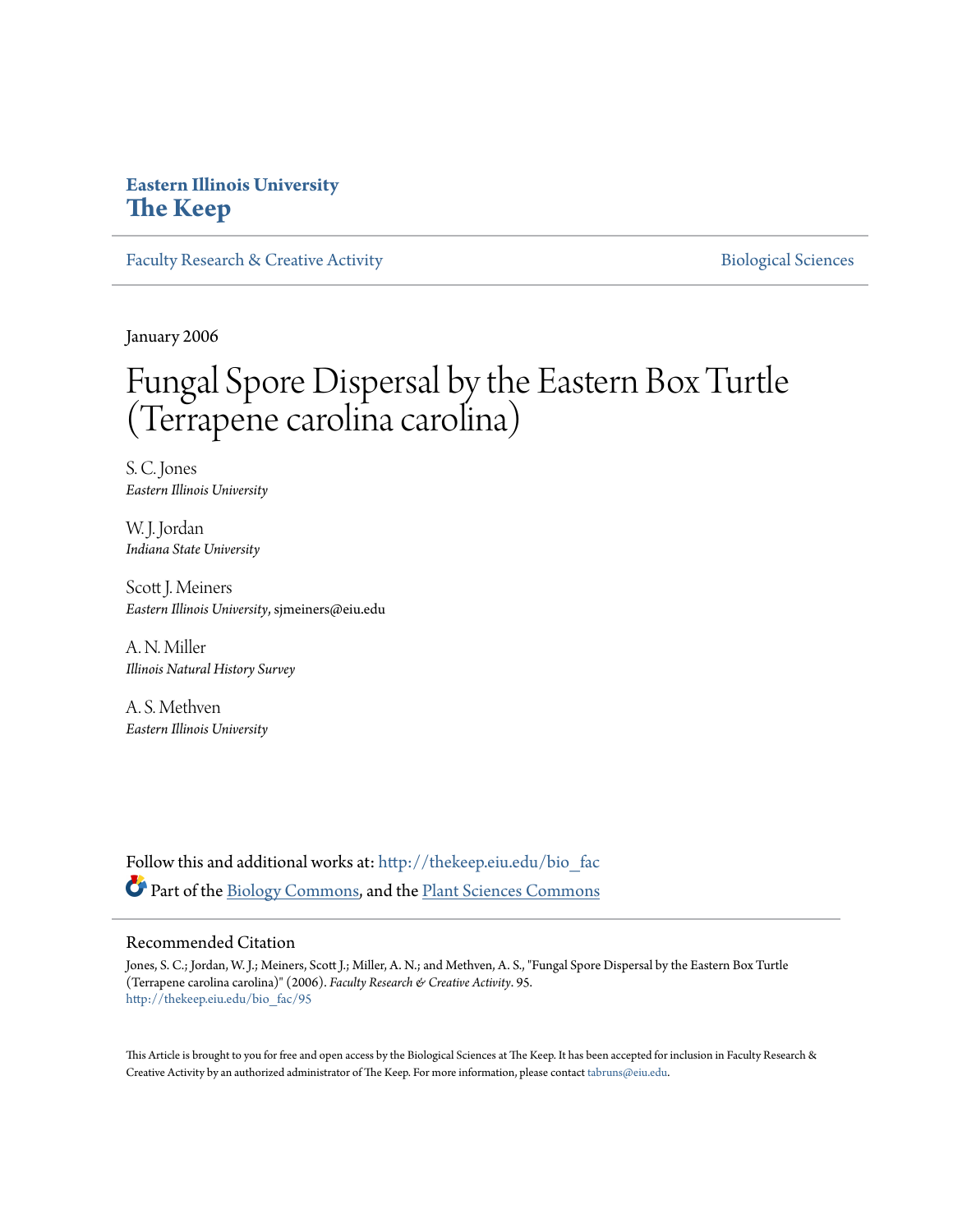## Fungal Spore Dispersal by the Eastern Box Turtle (Terrapene carolina carolina)

S. C. JONES,<sup>1</sup> W. J. JORDAN IV,<sup>2</sup> S. J. MEINERS,<sup>1</sup> A. N. MILLER<sup>3</sup> AND A. S. METHVEN<sup>1</sup>

 $^1$ Department of Biological Sciences, Eastern Illinois University, Charleston 61920  $^2$ Department of Ecology and Organismal Biology, Indiana State University, Terre Haute 47809  $^3$ Center for Biodiversity, Illinois Natural History Survey, Champaign 61820

ABSTRACT.—Although spores from most macrofungi are wind- or water-dispersed, dispersal may also occur via biotic vectors. The Eastern box turtle (Terrapene carolina carolina) is a facultative mycovore that may play an important role in fungal spore dispersal although, to date, no information exists on fungi occurring in fecal samples of box turtles or on the ecological significance of box turtles as spore dispersal vectors. Consequently, a study of the potential for Eastern box turtles to act as vectors for spore dispersal was initiated by capturing wild turtles and collecting fecal samples. Serial dilutions from fecal samples were made to enumerate spores, quantify the number of spores per gram of fecal material and to isolate and identify fungi. Fungal spores were found to be extremely abundant throughout all samples. Fecal samples from 36 turtles yielded a total of 23 different fungal taxa in the Zygomycota, Ascomycota and Basidiomycota. Two yeasts that were isolated, Cryptococcus albidus and Rhodotorula mucilaginosa, are reported to naturally occur on Trifolium seeds found in fecal samples. A mold previously unreported from fecal material, Aspergillus wentii, was also found in fecal samples. Data collected suggests Eastern box turtles influence fungal spore dispersal by browsing on plant materials and defecating large numbers of fungal spores within their home ranges.

#### **INTRODUCTION**

Although most macrofungi disperse their spores through the action of wind or water (Dobbs, 1942; Ingold and Hudson, 1993; Miller et al., 1994; Tuno, 1999), dispersal events may also occur via biotic vectors. Endozoospory, the dispersal of spores by animals, has been documented in a variety of taxa, including flies (Tuno, 1998; Tuno, 1999), rodents (Janos et al., 1995; Reddell et al., 1997; Gordon and Comport, 1998; Mangan and Adler, 2000; Mitchell, 2001; Pyare and Longland, 2001) and Australian marsupials (Johnson, 1994; Reddell et al., 1997).

Advantages of spore dispersal by animals include range expansion, population stabilization and maintenance of genetic variability within populations (Gregory, 1966; Ingold and Hudson, 1993). Additional advantages associated with biological transport may include food sources for soil organisms, increased nutrient availability, inhibition of soil pathogens and bacteria, enhanced primary succession and improvement of soil structure (North  $et al.,$ 1997; Pyare and Longland, 2001). For example, (Gehring et al., 2002) found that when terrestrial vertebrates were excluded from a rain forest, the number of mycorrhizal spores in the soil decreased significantly. Thus, the lack of adequate spore dispersal can have dramatic effects on community structure and function (Harley, 1989; Moore-Landecker, 1996; Gehring et al., 2002; Frank et al., 2003).

The Eastern box turtle (*Terrapene carolina carolina*) is a facultative mycovore that may play an important role in fungal spore dispersal. The distribution of the Eastern box turtle ranges from Massachusetts to Georgia and west to Michigan, Illinois and Tennessee (Conant and Collins, 1998). Box turtles are opportunistic omnivores that consume a variety of food items including annelids, molluscs, insects, amphibians, small mammals, carrion, plants and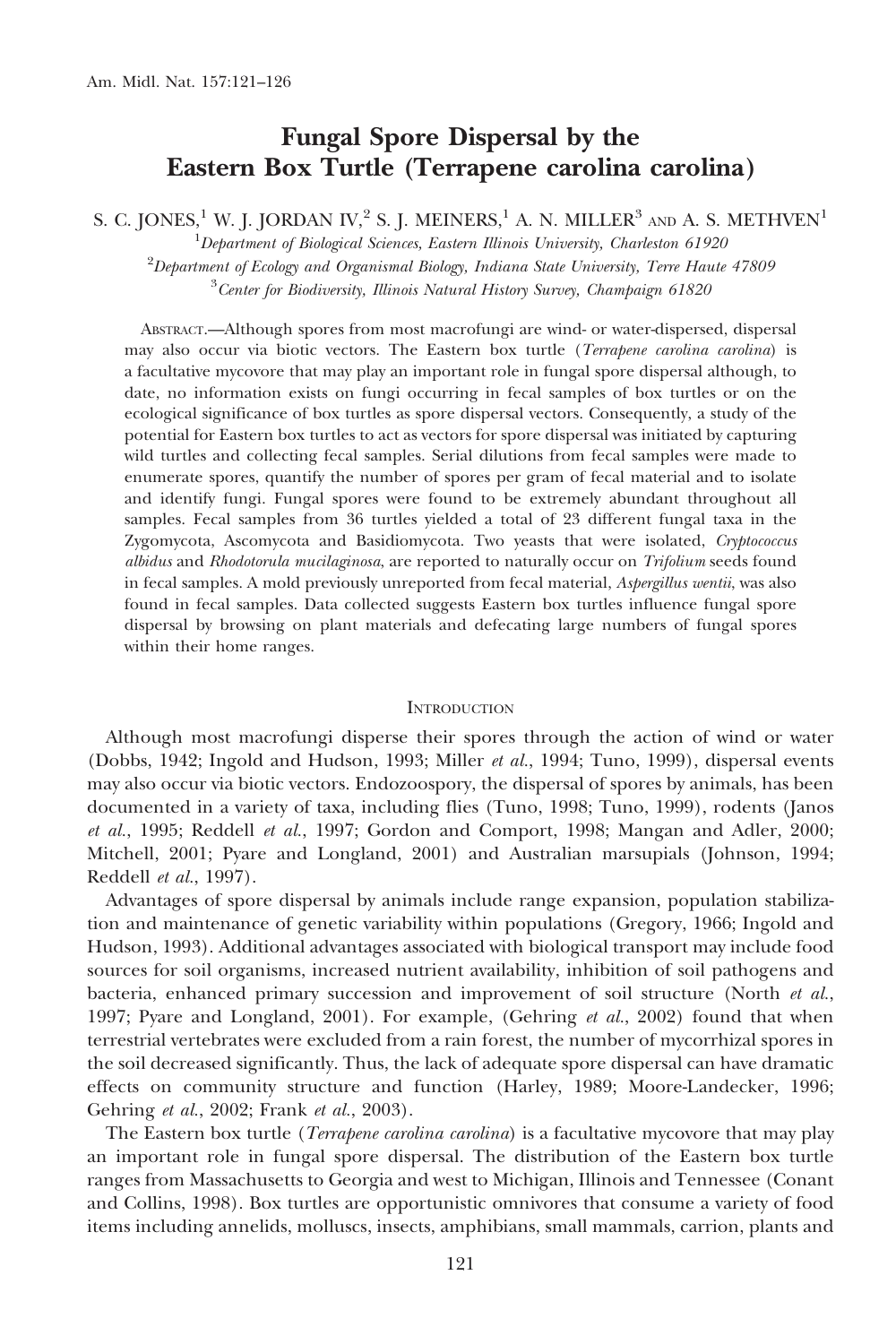fungi (Ernst et al., 1994; Dodd, 2001; Liu et al., 2004). In addition, turtles actively feed on sporocarps of fungi in the Ascomycota and Basidiomycota and may ingest large numbers of fungal spores. Furthermore, since fungi are ubiquitous, it is highly probable that there is incidental ingestion of fungal spores when turtles feed on other food items. For example, turtles ingest berries and fruit which may contain yeasts as well as fungal spores and hyphae. In addition, turtles may ingest fungal spores from the soil when feeding on vegetation, molluscs and carrion. The phenomenon of incidental fungal spore ingestion and subsequent dispersal has been documented in birds (Cafarchia  $et al., 2002$ ) and may represent an uncommon, but important dispersal pathway.

To date no information exists on the types of fungi occurring in fecal samples of the Eastern box turtle or on the ecological significance of box turtles as fungal spore dispersal vectors. Thus, a study of the potential for Eastern box turtles to act as fungal spore vectors in central Illinois was initiated by capturing wild turtles and collecting fecal samples to address the following questions: (1) What is the abundance of fungal spores in fecal samples of the Eastern box turtle?; 2) What types of fungi are found in fecal samples of the Eastern box turtle?; and 3) Do seasonal variations occur in fungal spore dispersal by Eastern box turtles?

#### **METHODS**

This study was conducted from April to September 2003 in Clark, Clay, Coles, Moultrie and Shelby counties of Illinois. A total of 38 Eastern box turtles were collected by visually scanning forest floors and roadways. Once captured, the turtles were placed in five gallon plastic buckets and transported to the laboratory. Each turtle remained in the lab for up to three days to collect fecal samples. Turtles were released at the point of capture after obtaining at least one fecal sample per turtle or until three days had passed without a sample. All fecal samples were removed from the buckets and dried at 23 C for 48 h. Dried samples were then removed and stored in sterile containers at 5 C.

To isolate fungi in fecal samples, sterile mortars and pestles were used to gently break up the samples. Spore enumeration techniques were adapted from (Malloch, 1997). Although it is common practice to use one gram of a sample for serial dilution plating, several individual fecal samples weighed less than one gram. As a result, a homogeneous 0.25 g subsample of each fecal sample was diluted to concentrations of 1:20, 1:1000 and 1:10,000. All dilutions were vortexed for 30 s to evenly distribute the homogenate before fungal spore enumeration. Aniline blue was added to help differentiate fungal spores from debris in the samples. Samples from each dilution were examined using a Neubauer Haemocytometer to quantify fungal spore density in fecal material. Subsequently, a Kruskal-Wallis test was used to determine if there was any variation in spore density over time.

To culture fungal spores, one mL from each dilution was pipetted onto sterile disposable  $100 \times 15$  mm Petri plates containing 20 mL of Rose Bengal Agar (RBA) with 30 mg/L of ampicillin and tetracycline and spread with a sterile glass rod. All plates were placed in the dark at 25 C. Each plate was examined in 24-h increments for the first 72 h. After 72 h most of the plates were overgrown with a variety of fungi and bacteria making it difficult to isolate individual fungal colonies.

To determine the types of fungi present in fecal samples, filamentous colonies were removed from the RBA plates with a sterile wire loop and transferred to  $100 \times 15$  mm Petri plates containing 20 mL of Potato Dextrose Agar (PDA). Wax-like yeast colonies were transferred to  $100 \times 15$  mm Petri plates containing 20 mL of Sabouraud Dextrose Agar (SDA). All plates were individually placed in Ziploc<sup>®</sup> plastic bags, sealed and incubated in the dark at 25 C for 3–5 d. Conidial development was initiated by removing the filamentous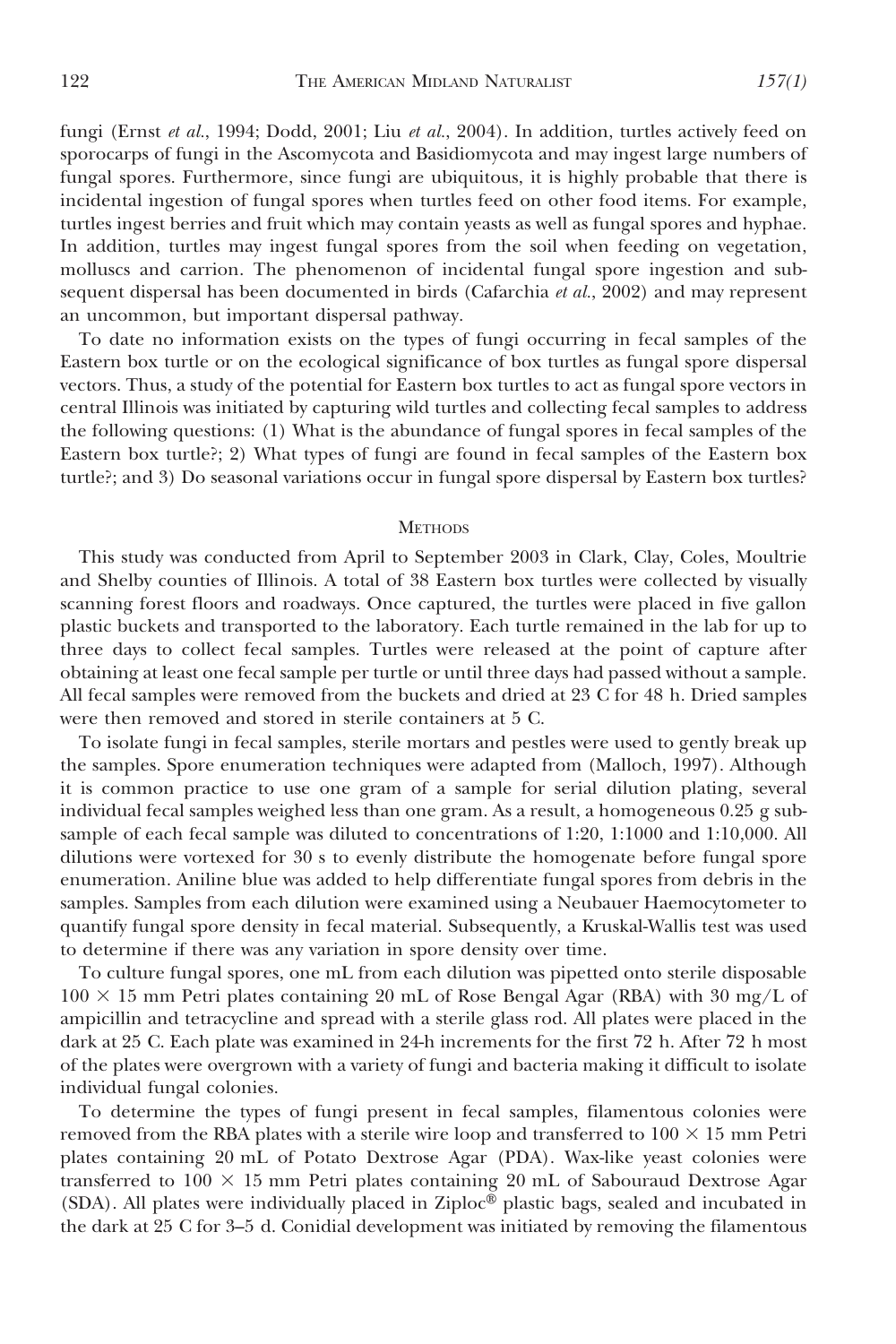isolates from the dark and storing them in clear plastic containers where they were exposed to ambient light conditions. A small portion of each isolated colony was removed and placed on a glass slide with 1–2 drops of deionized water or lactophenol cotton blue stain for identification. Identification of yeasts was made using bioMerieux api 20 C AUX yeast identification strips following manufacturer's guidelines. Dilutions were made from each yeast isolate and loaded into test strip wells. The test strips were placed in a 25 C incubator without light and examined in 24-hour increments for 72 h. The bioMerieux yeast database was subsequently used to identify each yeast isolate.

#### **RESULTS**

Fungal spores were found in all 36 fecal samples analyzed. The 1:1000 dilutions were most appropriate for counting fungal spores. While the 1:20 dilutions contained too much debris for accurate enumeration, the 1:10,000 dilutions contained too few fungal spores to yield reliable counts. In the 1:1000 dilutions, a mean number of  $8.07 \times 10^{10}$  fungal spores per gram of fecal material was recorded and there was no significant variation in spore density over time (Kruskal-Wallis test,  $x^2 = 6.921$ , df = 4, p = 0.140).

Fungal isolates were obtained from 21 of the 36 fecal samples. The other 15 samples either failed to produce colonies or did not generate diagnostic characters that could be used for identification. A total of 23 different fungal taxa were found on Eastern box turtle fecal samples (Table 1) representing the Zygomycota (2 taxa), Ascomycota (20 taxa) and Basidiomycota (1 taxon). Many of the fungi found on turtle fecal materials also occur naturally on organic debris, soil, fruits and nuts ( Jordan, 2004).

| Order             | Taxon                                               | Sample No.       |
|-------------------|-----------------------------------------------------|------------------|
| Hypocreales       | Acremonium sp.                                      | 11               |
| Pleosporales      | Alternaria sp.                                      | 17A              |
| Eurotiales        | Aspergillus fumigatus Fresenius                     | 26               |
| Eurotiales        | Aspergillus glaucus (Mich: Fr.) Link                | 32               |
| Eurotiales        | Aspergillus sp.                                     | 37               |
| Eurotiales        | Aspergillus wentii Wehmer                           | 32               |
| Saccharomycetales | Candida stellata (Kroener & Krumble) Meyer & Yarrow | 12A              |
| Sodariales        | Chaetomium bostrychodes Zopf                        | 2, 9             |
| Mycosphaerellales | Cladosporium sp.                                    | 32               |
| Agaricales        | Coprinus sp.                                        | 7, 24            |
| Filobasidiales    | Cryptococcus albidus (Saito) Skinner                | 37               |
| Eurotiales        | Eupenicillium sp.                                   | 32               |
| Eurotiales        | Fennellia nivea (Wiley & Simmons) Samson            | 11               |
| Hypocreales       | Myrothecium sp.                                     | 37               |
| Eurotiales        | Paecilomyces sp.                                    | 38A              |
| Eurotiales        | Penicillium sp.                                     | 3, 6, 12, 15, 38 |
| Sporidiales       | Rhodotorula mucilaginosa (Jorgensen) Harrison       | 5, 7, 14, 37     |
| Sordariales       | Sordaria fimicola (Roberse ex Desm.) Ces. & De Not. | 17B              |
| Eurotiales        | Talaromyces sp.                                     | 12B              |
| Eurotiales        | Talaromyces wortmanii (Klocker) C.R. Benj.          | 6                |
| Hypocreales       | Trichoderma sp.                                     | 6                |
| Mucorales         | Mucor sp.                                           | 21, 28           |
| Mucorales         | Circinella sp.                                      | 20, 26, 30       |

TABLE 1.—List of 23 fungal taxa found growing on Terrapene carolina carolina fecal samples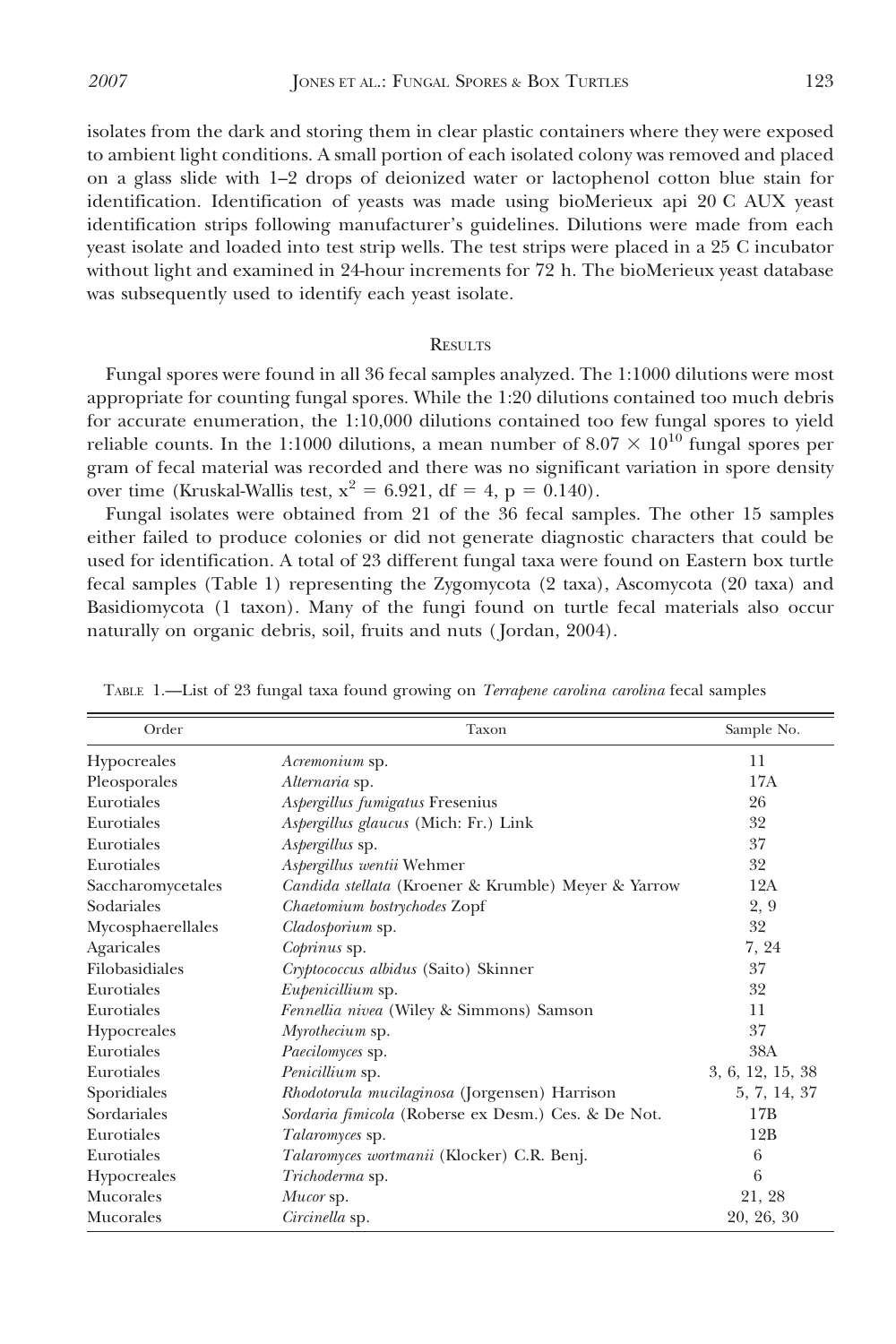#### **DISCUSSION**

Fungal spores were found to be extremely abundant throughout all fecal samples and the fungi isolated represented a wide diversity of taxa. These data suggest that fungal spore dispersal by Eastern box turtles may operate in a very different manner than typical vectors. Spatial patterns of turtle dispersal would tend to concentrate fungal spores together rather than random dispersal via abiotic factors such as wind and water. Since fungal spore dispersal based on edaphic factors such as wind and water is highly variable, dispersal distances can vary from several meters to thousands of meters (Ingold and Hudson, 1993) and fungal spores dispersed by wind and water may often land in nutrient poor habitats. As such, fecal material from Eastern box turtles may provide an immediate and available supply of moisture and nutrients, and the concentration of fungal spores in nutrient rich habitats may significantly increase the chances for fungal reproductive success. In fact, Cork and Kenagy (1989) and Claridge et al. (1992) demonstrated that spore germination can be enhanced by passage through the digestive system of an animal. This may also facilitate an increase in reproductive success of these fungi.

Spore dispersal is linked inherently with the movement and behavior of vectors. Movement determines the spatial and temporal distribution of spores across a landscape and should be considered when determining the dispersal importance of a vector. Box turtles have been shown to move widely within their home ranges (Stickel, 1950; Dodd, 2001). The average distance a box turtle moves in one day is approximately 50 m, but they often return to their form (sleeping site) at the end of the day (Stickel, 1950; Strang, 1983). The paths turtles traverse vary greatly with moisture, temperature and humidity (Stickel, 1950; Claussen et al., 2002; Dodd, 2001), leading to variation in habitat utilization. Because the distances box turtles move are appreciable, and their gut retention times may span several days, they are potentially important dispersal vectors (Braun and Brooks, 1986).

The two yeasts isolated, Cryptococcus albidus (Saito) Skinner and Rhodotorula mucilaginosa (Jorgensen) Harrison, are reported to naturally occur on *Trifolium* (Farr *et al.*, 1989) which coincides with Trifolium seeds found in the fecal samples. Aspergillus wentii Wehmer was the only fungus found on the fecal samples that has been reported as naturally occurring on Prunus serotina. The remainder of the fungi found occurring on Eastern box turtle fecal samples may either be species not previously reported from Rubus spp or be coprophilous fungi. Overall, Eastern box turtles function as effective dispersal agents of fungal spores. The data presented conclusively demonstrates the potential for fungal spore dispersal via Eastern box turtles.

Acknowledgments.—Funding for this research was provided for by the Lewis Hanford Tiffany Graduate Student Fund and the Department of Biological Sciences at Eastern Illinois University. The authors would like to thank L. C. Miramontes, R. U. Fischer and L. Walston for their comments on this manuscript, D. Foster, J. Foster, S. Conrad, J. N. Clarke, E. Greig, E. E. Barding, E. Cleere, S. Linn and D. Cox for assisting with field work and Dr. Alberto Stchigel for his help in the identification of fungal species.

#### LITERATURE CITED

- BRAUN, J. AND G. R. BROOKS, JR. 1986. Box turtles (*Terrapene carolina*) as potential agents for seed dispersal. Am. Midl. Nat., 117:312–318.
- CAFARCHIA, C., D. ROMITO, F. D'ONGHIA, P. POLIDORO, R. LIA AND V. PUCCINI. 2002. Cryptococcus neoformans and other yeasts in fecal samples of wild birds in Southeastern Italy. Parasitologia, 44:36.
- CLARIDGE, A. W., M. T. TANTON, J. H. SEEBACK, S. J. CORK AND R. B. CUNNINGHAM. 1992. Establishment of ectomycorrhizae on the roots of two species of Eucalyptus from fungal spores contained in the faeces of the long-nosed potoroo (Potorus tridactylus). Aust. J. Ecol., 17:207–217.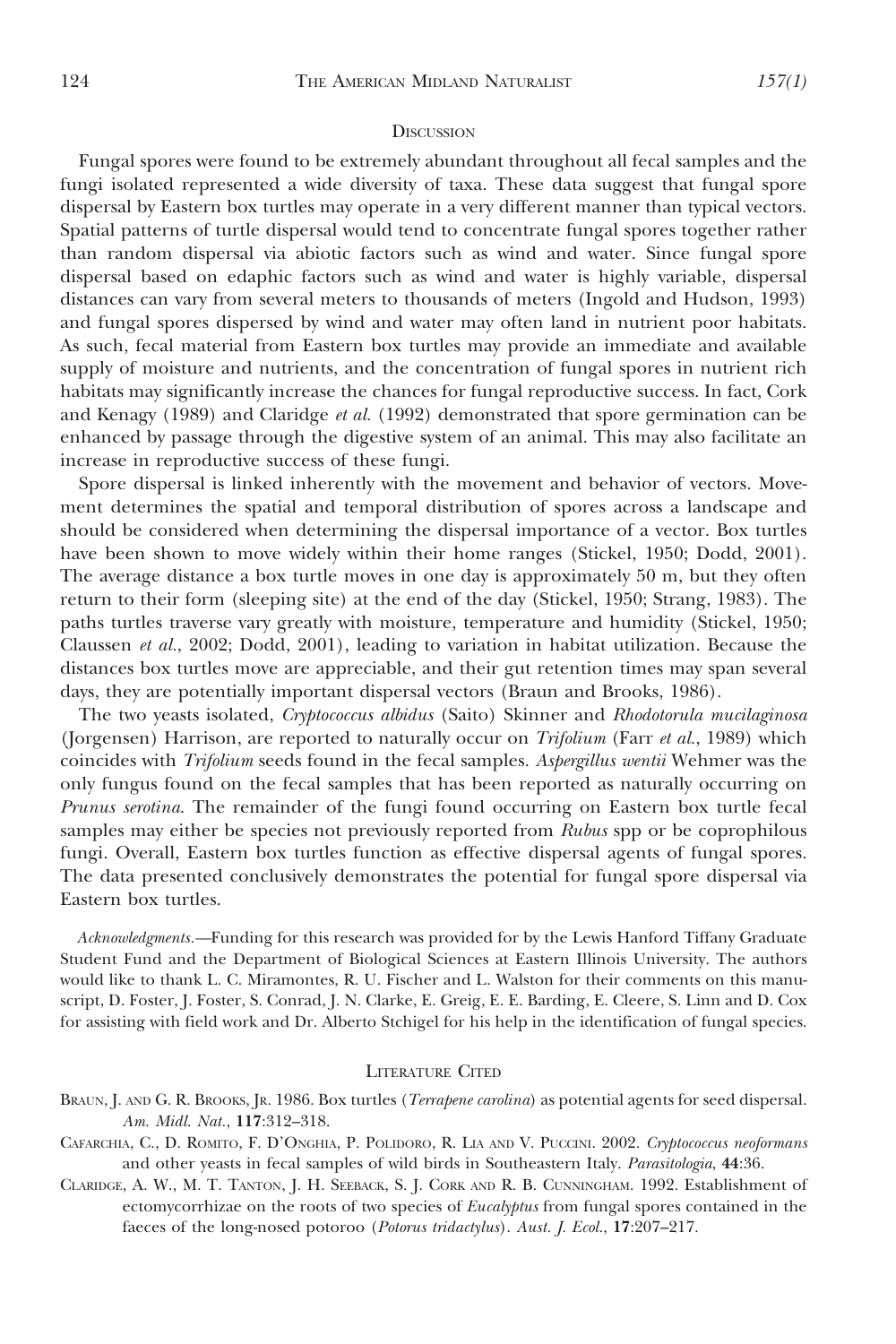- 
- CLAUSSEN, D. L., R. LIM, M. KURZ AND K. WREN. 2002. Effects of slope, substrate, and temperature on the locomotion of the ornate box turtle, *Terrapene ornata*. Copeia, 2002:411-418.
- CONANT, R. AND J. T. COLLINS. 1998. A field guide to reptiles and amphibians of eastern and central North America, 3rd ed. (expanded). Houghton Mifflin, Boston, Mass. 616 p.
- CORK, S. J. AND G. J. KENAGY. 1989. Nutritional value of hypogeous fungus for a forest-dwelling ground squirrel. Ecology, 70:577–586.
- DOBBS, C. G. 1942. On the primary dispersal and isolation of fungal spores. New Phytologist, 41:63-69.
- DODD, C. K., JR. 2001. North American box turtles. University of Oklahoma Press, Norman, Okla. 256 p.
- ERNST, C. H., J. E. LOVICH AND R. W. BARBOUR. 1994. Turtles of the United States and Canada. Smithsonian Institution Press, Washington, D.C. 682 p.
- FARR, D. F., G. F. BILLS, G. P. CHAMURIS AND A. Y. ROSSMAN. 1989. Fungi on plants and plant products in the United States. The American Phytopathological Society Press, St. Paul, Minn. 1252 p.
- FRANK, D. A., C. A. GEHRING, L. MAChUT AND M. PHILLIPS. 2003. Soil community composition and the regulation of grazed temperate grassland. Oecologia, 137:603–609.
- GEHRING, C. A., J. E. WOLF AND T. C. THEIMER. 2002. Terrestrial vertebrates promote arbuscular mycorrhizal fungal diversity and inoculum potential in a rain forest soil. Ecology Letters, 5:540–548.
- GORDON, V. AND S. COMPORT. 1998. Comparison of three methods for extraction of spores of ectomycorrhizal fungi from mammal scats. Mycologia, 90:47–51.
- GREGORY, P. H. 1966. Dispersal, p. 709–729. In: Ainsworth, G. C. and A. S. Sussman (eds.). The fungi Volume II: the fungal organism. Academic Press, New York, N.Y.
- HARLEY, J. L. 1989. The significance of mycorrhiza. *Mycological Research*, **92**:129–139.
- INGOLD, C. T. AND H. J. HUDSON. 1993. The biology of fungi, 6th ed. Chapman and Hall, New York, N.Y. p. 119–132.
- JANOS, D. P., C. T. SAHLEY AND L. H. EMMONS. 1995. Rodent dispersal of vesicular-arbuscular mycorrhizal fungi in Amazonian Peru. Ecology, 76:1852–1858.
- JOHNSON, C. N. 1994. Nutritional ecology of a mycophagous marsupial in relation to production of hypogeous fungi. Ecology, 75:2015–2021.
- JORDAN, W. J. IV. 2004. The Eastern box turtle (*Terrapene c. carolina*) as a dispersal vector of seeds and spores. Charleston, Ill: Eastern Illinois University. Thesis, 45 p.
- LIU, H., S. G. PLATT AND C. K. BORG. 2004. Seed dispersal by the Florida box turtle (Terrapene carolina bauri) in pine rockland forests of the lower Florida Keys, United States. Oecologia, 138:539-546.
- MALLOCH, D. 1997. Moulds: their isolation, cultivation, identification. http://www.botany.utoronto.ca/ researchlabs/mallochlab/Malloch/Moulds.html 1/15/2003.
- MANGAN, S. A. AND G. H. ADLER. 2000. Consumption of arbuscular mycorrhizal fungi by terrestrial and arboreal small mammals in a Panamanian cloud forest. Journal of Mammalogy, 81:563–570.
- MILLER, S. L., P. TORRES AND T. M. MCCLEAN. 1994. Persistence of basidiospores and sclerotia of ectomycorrhizal fungi and Morchella in soil. Mycologia, 86:89–95.
- MITCHELL, D. 2001. Spring and fall diet of the endangered West Virginia northern flying squirrel (Glaucomys sabrinus fuscus). The American Midland Naturalist, 146:439–443.
- MOORE-LANDECKER, E. 1996. Fundamentals of the fungi, 4th ed. Prentice-Hall, Inc, Upper Saddle River, N.J. 574 p.
- NORTH, M., J. TRAPPE AND J. FRANKLIN. 1997. Standing crop and animal consumption of fungal sporocarps in Pacific Northwest forests. Ecology, 78:1543–1554.
- PYARE, S. AND W. S. LONGLAND. 2001. Patterns of ectomycorrhizal-fungi consumption by small mammals is remnant old-growth forests of the Sierra Nevada. Journal of Mammalogy, 82:681–689.
- REDDELL, P., A. V. SPAIN AND M. HOPKINS. 1997. Dispersal of spores of mycorrhizal fungi in scats of native mammals in tropical forests in northeastern Australia. Biotropica, 29:184–192.
- STICKEL, L. F. 1950. Populations and home range relationships of the box turtle, *Terrapene c. carolina*. Ecological Monographs, 20:351–378.
- STRANG, C. A. 1983. Spatial and temporal activity patterns in two terrestrial turtles. Journal of Herpetology, 17:43–47.
- TUNO, N. 1998. Spore dispersal of *Dictyophora* fungi (Phallaceae) by flies. *Ecological Research*, 13:7–15.